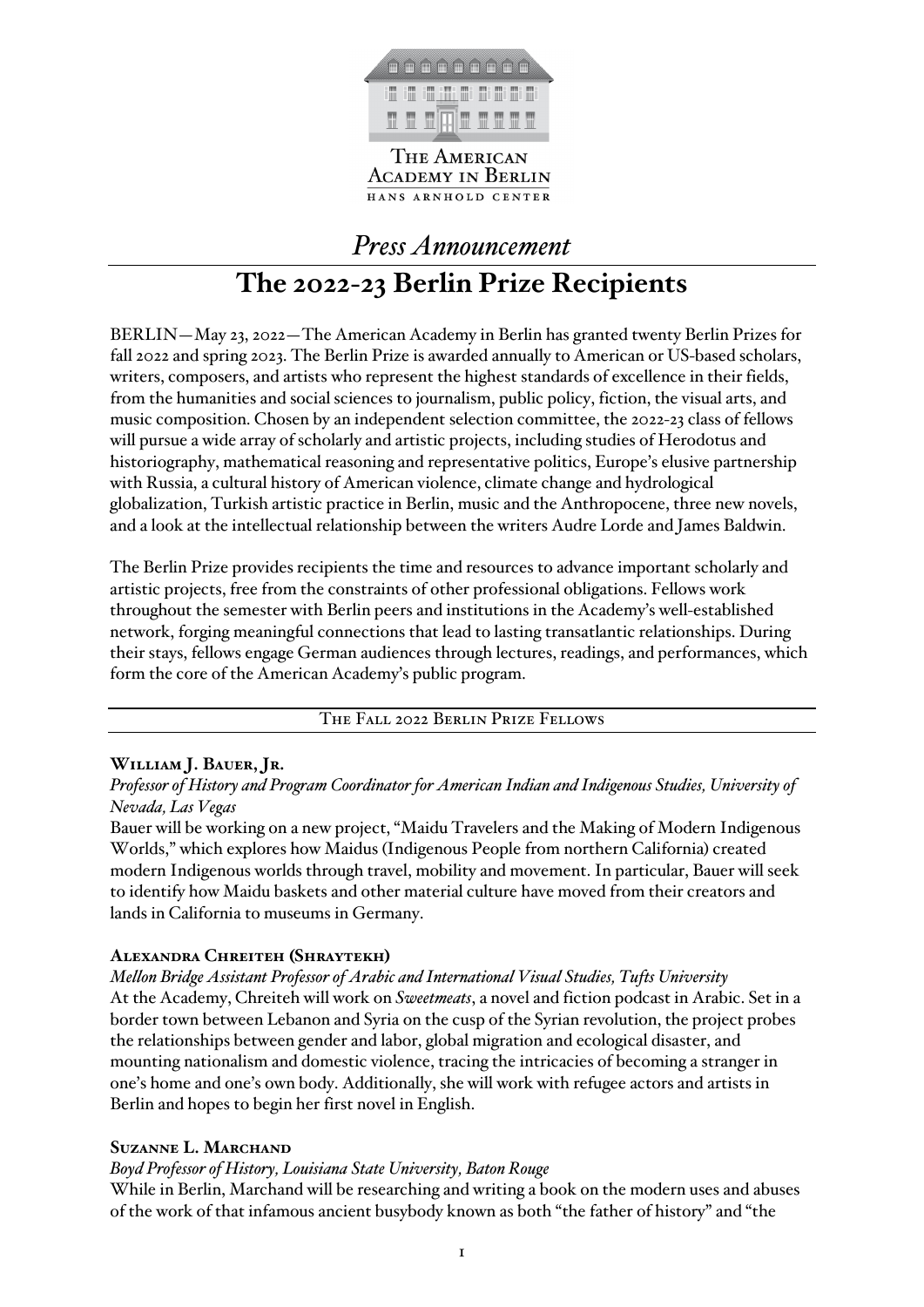

father of lies": Herodotus. The tentative title, "Herodotus and the Instabilities of Western Civilization," points to the book's main purpose: to show that Europeans and Americans have never agreed upon the origins of "our" civilization—or about what it means to write a "true" history.

# **Claudia Rankine**

# *Professor of Creative Writing, New York University*

At the Academy, Rankine plans to adapt the transcript of two recorded conversations between James Baldwin and poet Audre Lorde into a play. The conversations took place between fall 1983 and winter 1984 at Hampshire College, where Baldwin was a visiting professor. "It's a rare moment that we come up against the limits of Baldwin's brilliance when in dialogue with the feminist ideology of Lorde," Rankine writes. These intimate conversations were held with only a few others present, and show two brilliant minds at work, reckoning with literature, American racism, gender, and education.

# **Alexander Rehding**

# *Fanny Peabody Professor of Music, Harvard University*

Against the odds, music offers important lessons for human survival in the climate crisis. Most critically, it teaches us to think carefully about temporality. Rehding's in-progress book, *A Playlist for the Anthropocene,* explores the intersections between musical sounds and the ticking clock that counts down humanity's remaining future on our planet.

## **Mary Elise Sarotte**

*Kravis Distinguished Professor in the School of Advanced Studies, John Hopkins University* While in Berlin, Sarotte will be completing a book entitled *Grace and Gift: The Elusive Goal of European Partnership with Russia.*

## **Joshua Sellers**

*Associate Professor of Law, Sandra Day O'Connor College of Law, Arizona State University* The "law of democracy," as designated by American legal academics, refers to the system of laws, institutions, and norms that define the rules of democratic practice. In "The Law of Democracy and Racial Equity," Sellers will examine the relationship between election law doctrines, electoral structures, policies, and practices, and racial equity. Racial equity is defined here as political, economic, and social environments in which people, regardless of race, enjoy the same core entitlements and prospects for personal fulfillment.

## **Alma Steingart**

## *Assistant Professor of History, Columbia University*

While in Berlin, Steingart will be working on her next book, *Accountable Democracy: Mathematical Reasoning and Representative Democracy in America, 1920 to Now*. In it, she examines how mathematical thought and computing technologies have impacted electoral politics in the United States in the twentieth century. Focusing on the census, apportionment, congressional redistricting, ranked voting, and election forecasts, Steingart investigates how changing computational practices, from statistical modeling to geometrical analysis, insinuated themselves into the most basic definitions of "fair representation" of the American electorate.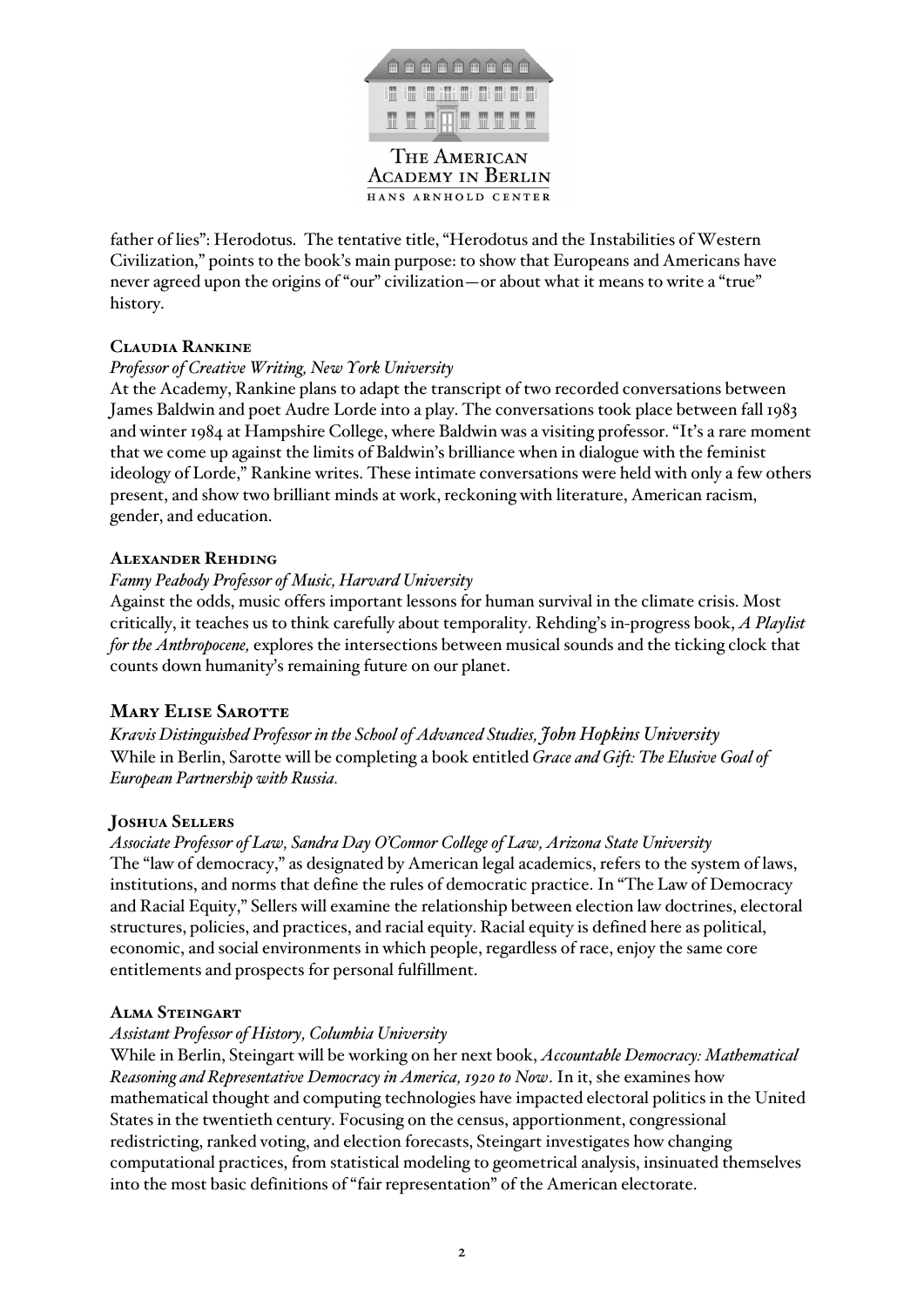

HANS ARNHOLD CENTER

# **David Treuer**

*Professor of English, University of Southern California; Faculty Member, American Indian Arts Institute* Treuer's Academy book project, "The Savage Mind" is a long autobiographical essay—mixing history, reportage, cultural studies, and memoir—about the nature and culture of American violence.

# **Ying Zhang**

## *Associate Professor of History, Ohio State University*

Ying Zhang will be completing a book that examines the imprisoned officials in Ming China (1364- 1644) at the intersection of bureaucracy, law, politics, and society.

The Spring 2023 Berlin Prize Fellows

# **John Connelly**

*Sidney Hellman Ehrman Professor of European History, University of California at Berkeley* At the Academy, Connelly will explore the long-term consequences of Germany's emergence as a nation state that was imperial and ethnic at the same time—occupying a huge space in Central Europe but seeking to make millions of diverse human beings into ethnic co-nationals. His study reaches back to after the fall of Rome but ultimately seeks to account for the modern, disruptive role the German empire of the 1930s had in occasioning, as Frank-Walter Steinmeier has said, a "unique break with civilization."

# **Harvey V. Fineberg**

*President, Gordon and Betty Moore Foundation* In Berlin, Fineberg will be working on his project "Global Pandemic Preparedness and Response."

# **Tiffany N. Florvil**

## *Associate Professor of History, University of New Mexico*

Florvil will work on a biography of the prominent Black German poet and activist May Ayim. The biography, entitled *Borderless and Brazen: The Life and Legacy of May Ayim, 1960-1996*, will offer the first full-length study on Ayim's political and intellectual corpus.

## **Ela Gezen**

## *Associate Professor of German and Director of German and Scandinavian Studies, University of Massachusetts, Amherst*

Gezen will be working on the completion of her second book, *Cultures in Migration: Turkish Artistic Practices and Interventions in West Berlin.* It examines cultural practices by Turkish artists during the late 1970s and early 1980s as an early manifestation of Turkish self-presentation in West Germany, and more specifically as a key part of the formation of a Turkish public sphere in West Berlin. While in residence, she will visit local archives to review relevant materials, including performance programs, event brochures, and municipal documents.

# **Lauren Groff**

#### *Novelist*

At the Academy, Groff will finish her novel "Doom-eager," about climate catastrophe, insomnia, existential threat, and God. She also hopes to finish a collection of short stories.